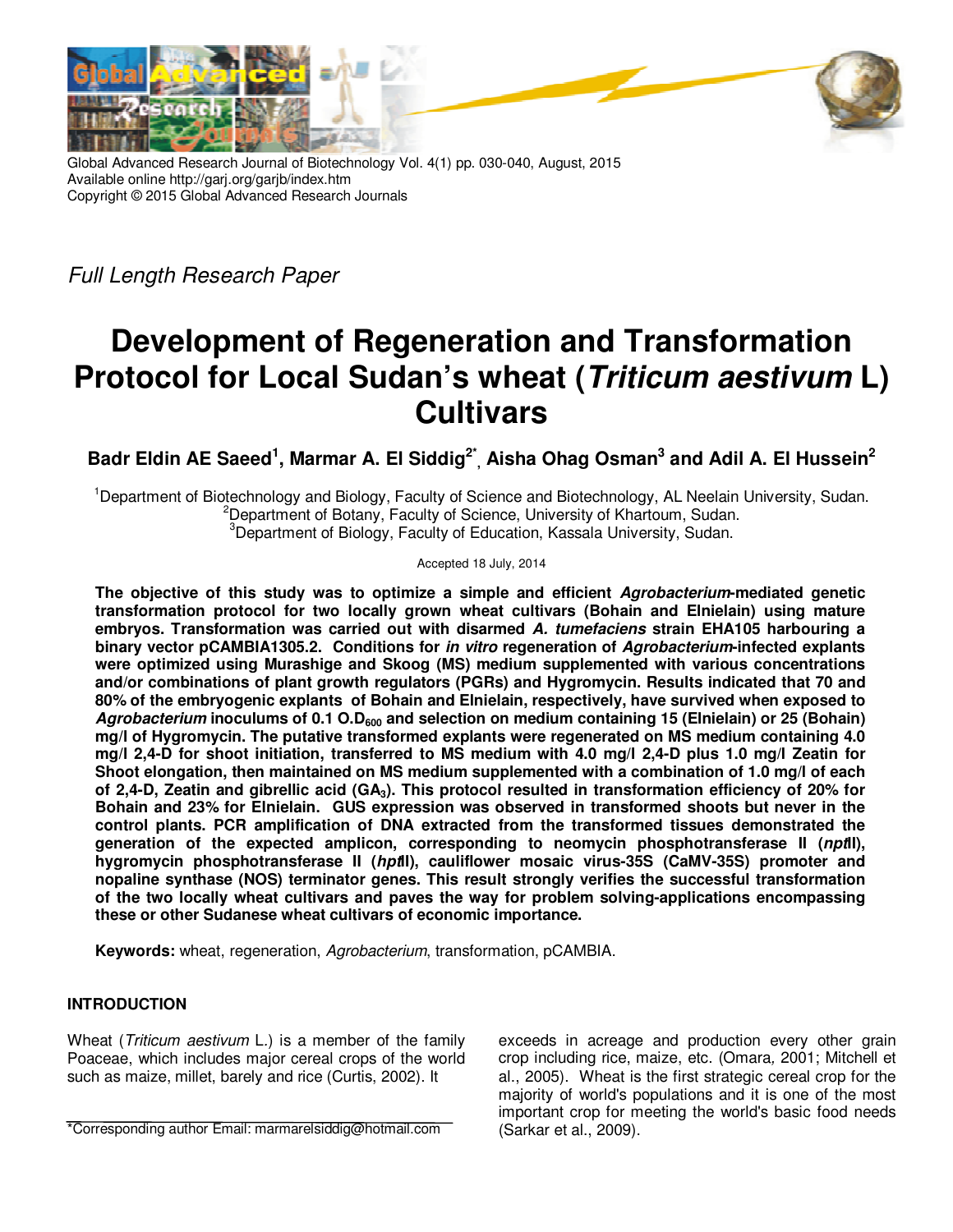Sudan, one of the world's hottest countries, expanded wheat cultivation in the last decades to latitudes lower than 15°N as a winter crop, occupying the largest area in Sudanese irrigated schemes. Like all other sub-Saharan African countries, average wheat yields in Sudan are very low due to hot and dry climate (Saunders and Hettel, 1994). It was estimated that 976 metric tonnes were produced in 2010/2011 in irrigated areas compared to only 6 metric tonnes in rainfed areas; productivity in irrigated areas is estimated to be around 435.96 kg/fed compared to 261.24 kg/fed in rainfed areas (Agricultural Statistics Department Report, 2011). The effect of drought and heat constraints on yield stability have increased in importance as climate change lead to increasingly hotter and drier seasons and consequently shortage of water. Even under irrigation, the crop is commonly subjected to drought spells which may occur early in the season or terminally at grain filling and grain development (Farag, 2004).

Desirable traits have been incorporated into wheat genotypes by genetic introgression through conventional plant breeding efforts. However, such efforts are restricted by two principal constraints: absence of target genes in a compatible genotype and limited genetic variability in primary and secondary gene pools (Haussmann et al., 2004). To overcome such constraints, alternative crop improvement methods such as genetic transformation could be used.

The production of transgenic plants is a complex procedure including introduction of foreign DNA into host cells, integration of the foreign DNA into the host genome, expression of the integrated genes in a controlled way and stable inheritance of the new trait (Rakszegi et al., 2001).

Of the several plant transformation methods, Agrobacterium-mediated plant transformation remains the method of choice in less equipped laboratories like those in the developing countries. It was believed that Agrobacterium-mediated plant transformation could only be used successfully with dicotyledonous plants, being natural hosts of A.tumefaciens; monocotyledonous plants including cereals were excluded from the range of A.tumefaciens hosts partly due to the demonstrated inability to produce signaling compounds for activation of vir genes and the lack of a typical wound response (Usami et al., 1987). Nowadays, it has been possible to transform many agronomically important cereal crops, such as maize (Thompson et al., 1995; Wang et al., 2000) and rice (Rasul et al., 1997; Chen et al., 1998; Mohanty et al., 1999) using A. tumefaciens. There are also some reports on Agrobacterium-mediated transformation in wheat (Sarker and Biswas, 2002; Patnaik et al., 2006; Jones et al., 2007).

Several factors were identified as influencing the efficiency of T-DNA delivery via Agrobacterium, these include: type of explant; Agrobacterium strain; plasmid vectors; Agrobacterium density; medium composition;

transformation conditions such as temperature and time during pre-culture, inoculation and co-culture; surfactants or induction agents in the inoculation and co-culture; and antibiotics or selectable markers, among others (Jones et al., 2005; Bhalla et al., 2006; Opabode, 2006; Kumlehn and Hensel, 2009).

The present investigation was undertaken to optimize conditions for the development of an efficient protocol for transformation of two wheat cultivars viz. Elnielain and Bohain which are grown in different regions of Sudan.

## **MATERIALS AND METHODS**

## **Plant material**

Seeds of two popular wheat cultivars, Elnielain and Bohain, were obtained from Agricultural Research Corporation (ARC), Ministry of Agriculture, Sudan. Mature seeds were surface-sterilized with 70% (v/v) ethanol for 5 min, washed several times with sterile distilled water, immersed in 10% clorox (5.25% sodium hypochlorite) for 15 min, and washed in three changes of sterile distilled water. The seeds were then immersed in sterile water at 25-30°C for 2 hrs to imbibe water. Mature embryos were isolated from turged seeds by removing the entire axis with a scalpel under aseptic conditions.

## **Bacterial strain and plasmid**

Agrobacterium tumefaciens EHA105 strain harbouring the pCAMBIA 1305.2 was used for transformation. The construct was under the transcriptional control of cauliflower mosaic virus 35S promoter (CaMV-35S), nopaline synthase (Nos) terminator, hygromycin phosphotransferase II (hptII) and neomycin phosphotransferase II (nptll) (conferring Kanamycin resistance) genes as selection markers for transformed explants and bacteria, respectively and GUS-intron (uidAβ-glucuronidase) as a reporter gene. Cloning of the construct was carried out as follows: E. coli was transformed with a binary vector containing the *ori* and nptII genes following the freeze-thaw method (Burrow et al., 1990). In this method, 200µl of LB medium-based suspension of competent  $E$ . coli cells and 1 $\mu$ l of pCAMBIA1305.2 vector were added into a sterile tube. The tube was incubated on ice for 40 min, followed by a heat shock at 42°C for 2 min and re-incubation on ice for 20 min. Then, 0.5 ml of LB medium was added and the mixture was incubated in a shaking incubator at 37°C with 250 rpm for 1 hr. The bacterial solution was then spread onto a solid LB medium (in Petri plates) containing 50mg/l kanamycin for selection of transformed cells. The plates were incubated at 37°C until single colonies appeared and transformation events were confirmed by restriction enzyme digestion and PCR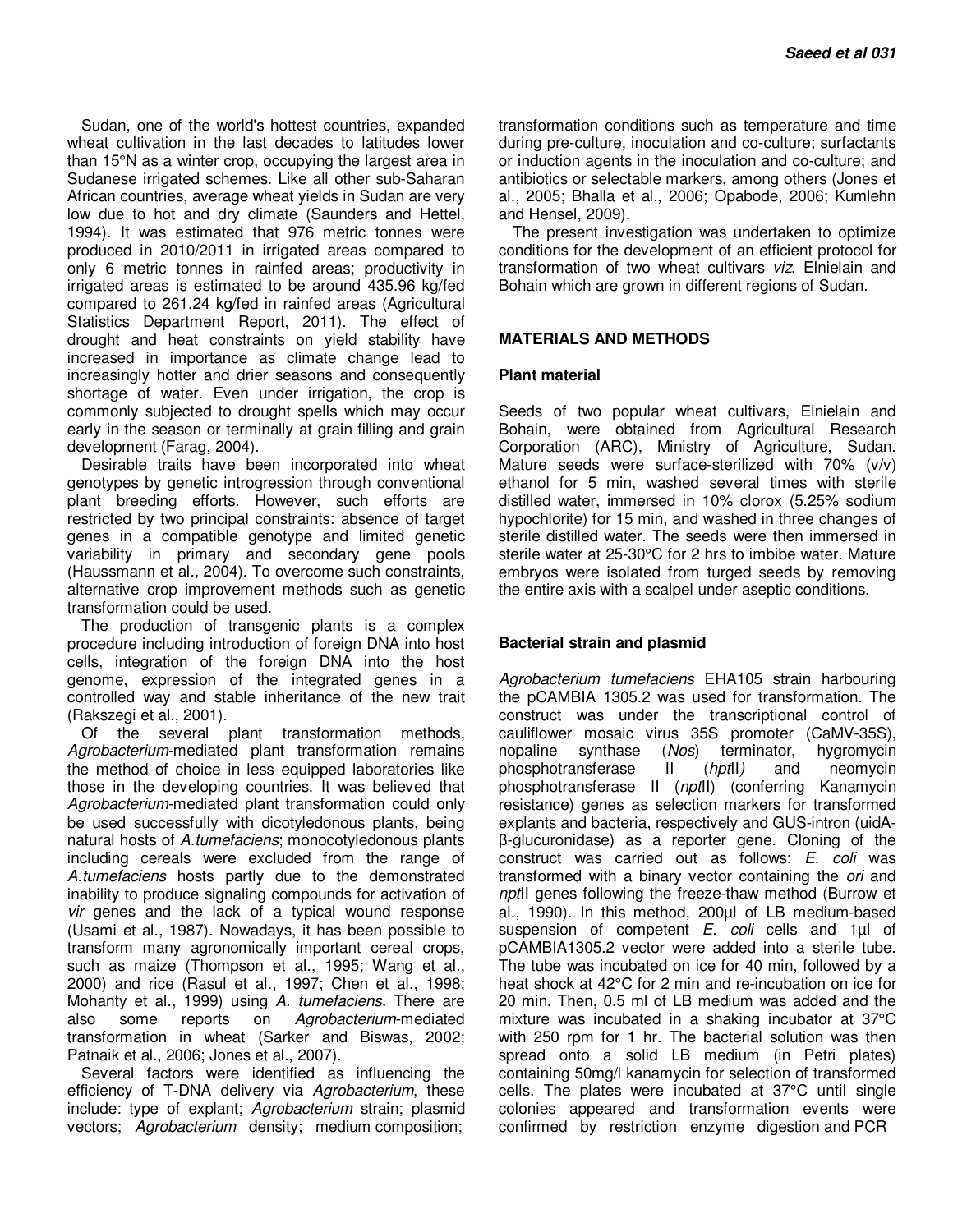| <b>Medium</b>                        | <b>Constituents</b>                                                                        |  |  |
|--------------------------------------|--------------------------------------------------------------------------------------------|--|--|
| <b>Pre-culture</b>                   | 1mg/l ZEA in combination with 4.0 mg/l 2,4-D                                               |  |  |
| Co-cultivation                       | PGRs-free MS medium + 300 mg/l cefotaxime + 50mg/l vancomycin                              |  |  |
| Washing                              | 1mg/l ZEA + 250mg/l cefotaxime + 50 mg/l vancomycin                                        |  |  |
| Pre-selection and shoot<br>induction | PGRs-free MS medium                                                                        |  |  |
| <b>Selection</b>                     | 4.0mg/l 2.4-D + 1mg/l ZEA + 300mg/l Cefotaxime + 50 mg/l Vancomycin + 15mg/l<br>Hygromycin |  |  |
| Shoot elongation                     | 4.0mg/l $2, 4-D$                                                                           |  |  |
| Rooting                              | $1mg/2,4-D + 1.0$ mg/l GA <sub>3</sub> +1mg/l ZEA                                          |  |  |

**Table 1** Media used for wheat transformation experiments

analysis.

The binary vector (pCAMBIA1305.2) was extracted from the transformed E. coli and introduced into A. tumefaciens strain EHA105, containing a helper plasmid by the freeze–thaw method as described previously. PCR analysis of the *npt*<sub>II</sub> gene was conducted to prove successful transformation. The transformed Agrobacterium cells were then used for transformation of Bohain and Elnielain wheat cultivars.

## **Optimization of transformation conditions**

The culture media used during transformation and regeneration experiments consisted of MS medium with vitamins (Murashige and Skooge, 1962) supplemented with 30g/l Sucrose and solidified with 2.0 mg/l gelrite (except for the washing medium) and its pH was adjusted to 5.0. Different concentrations/combinations of plant growth regulators (PGRs) were added to the medium, during optimization experiments, according to the intended purpose of use (Table 1).

To facilitate the development of a protocol for Agrobacterium-mediated transformation of wheat mature embryos, factors previously reported to affect transformation efficiency were optimized in a series of experiments. In all experiments, completely randomized designs with ten replicates were used. Each replication consisted of ten explants in a Petri dish (100 x 15 mm) which results in a total of 100 explants per treatment.

## **Effect of PGRs on explants' regeneration**

Different concentrations of 2,4-D (0.5,1.0, 1.5, 2.0, 3.0 and 4.0mg/l) and Zeatin (0.5, 1.0. 1.5 and 2.0mg/l) were tested to determine the optimum PGR concentration/combination to be used in the pre-culture, co-cultivation, pre-selection, selection and regeneration media.

## **Effect of pre-selection antibiotics on A. tumefaciens growth and explants survival**

200ul of Agrobacterium suspension (OD<sub>600</sub>=1) was

transferred to a sterilized Petri dish and 20 ml of sterilized LB medium supplemented with different concentrations of Cefotaxime (200, 250, 300, 350, 400, 450 and 500 mg/l) alone or in combination with Vancomycine (50 and 100 mg/l) were added. After thorough mixing, the plates were incubated for 48 hours in the dark at 28°C. Colonies which appeared in the incubated plates were counted and recorded. The same concentrations were tested to determine the effective concentration of antibiotic/s that inhibits the survival of the non-transformed explants. The minimum concentration of each antibiotic that inhibited the growth of Agrobacterium and the non-transformed explants was used in the pre-selection medium.

## **Effect of hygromycin on explants survival**

To screen for an appropriate hygromycin concentration for transformants selection, embryogenic calli explants were transferred to the callus induction medium supplemented with different concentrations of aqueous hygromycin B (0, 5, 10, 15, 20, 25 and 30 mg/l) in Petri dishes (09 cm in diameter) each containing 10 explants. The explants were incubated for two weeks in the dark at 25°C and then transferred to a 16/8 h (light/dark) photoperiod of 80 lmol  $m<sup>-2</sup>$  s<sup>-1</sup> at 25 $\degree$ C. The number of regenerated shoots was recorded after 4 weeks. Control explants were cultured on hygromycin-free shoot induction medium.

## **Effect of pre-culture and co-cultivation periods on transformation frequency**

Mature embryos ( $n = 100$ ) of each cultivar were isolated and maintained on pre-culture medium (Table 1) in the dark at 25°C for 2, 4, 6 or 8 days prior to inoculation with Agrobacterium. After inoculation, the infected explants were transferred to co-cultivation medium (Table 1) and incubated in the dark at 25°C for 72 hrs. Percentages of induced calli on the pre-culture medium as well as percentages of survived explants in the co-cultivation medium were recorded after 24, 48 and 72 hrs of incubation.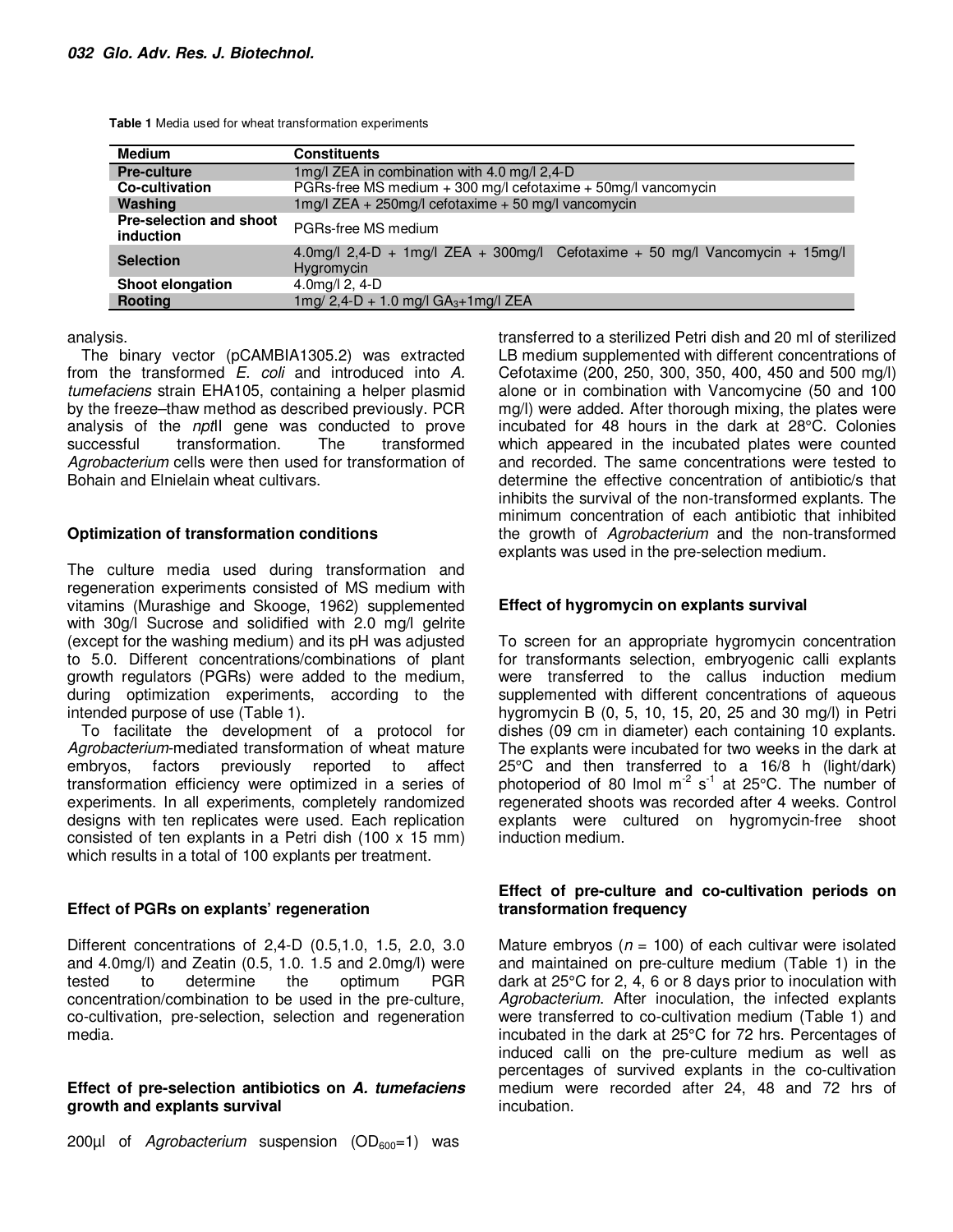| <b>Target</b><br>gene | Primers Sequences 5'-3'                                    | PCR amplification program                                                                                                                                       | <b>Expected</b><br>band<br>(bp) | size |
|-----------------------|------------------------------------------------------------|-----------------------------------------------------------------------------------------------------------------------------------------------------------------|---------------------------------|------|
| 35S                   | GCT CCT ACA AAT GCC ATC A<br>GAT AGT GGG ATT GTG CGT CA    | Denaturation temperature: 20 s at 94°C<br>No. of cycles: 35<br>Amplification steps: 2 min at 94°C, 10s at 54°C, 50s at 72°C<br>Final extension 72°C 5min.       | 195<br>390                      | or   |
| <b>NOS</b>            | GAA TCC TGT TGC CGG TCT TG<br>TTA TCC TAG TTT GCG CGC TA   | Denaturation temperature: 20 s at 94°C<br>No. of cycles: 35<br>Amplification steps: 94°C at2 min, 10 s at 54°C °, 50 s at 72°C<br>Final extension: 5min at 72°C | 180                             |      |
| Hptll                 | GCGTGGATATGTCCTGCGGG<br>CCATACAAGCCAACCACGG                | Denaturation temperature: 20 s at 94°C<br>No. of cycles: 35<br>Amplification steps: 94°C at2 min, 20 s at 60°C, 50 s at 72°C<br>Final extension: 5min 72°C      | 598                             |      |
| nptll                 | GAG GCT ATT CGG CTA TGA CTG<br>ATC GGG AGG GGC GAT ACC GTA | Denaturation temperature: 20 s at 94°C<br>No. of cycles: 35<br>Amplification steps: 2 min at 94°C, 20s at 57°C, 50 s at 72°C<br>Final extension: 5min at 72°C   | 679                             |      |

**Table 2** Primers used for verification of transformation, their sequences, target genes, expected amplicons' sizes and PCR programs.



**Figure 1** Percentages of callus induction from embryos of Elnielain and Bohain cultivars in MS medium supplemented with 4.0 mg/l 2,4-D



**Plate 1** Induced calli from mature embryos of Bohain cultivar in MS medium supplemented with 2.0 mg/l 2,4-D

## **Transformation and regeneration**

Wheat embryogenic explants  $(n=100)$  of each cultivar were cultured on Pre-culture medium for one week. Explants were then carefully submerged in Agrobacterium inoculum ( $OD<sub>600</sub>=1$ ) for 20 min with gentle swinging, dried under aseptic conditions on sterile filter papers, transferred to the co-cultivation medium and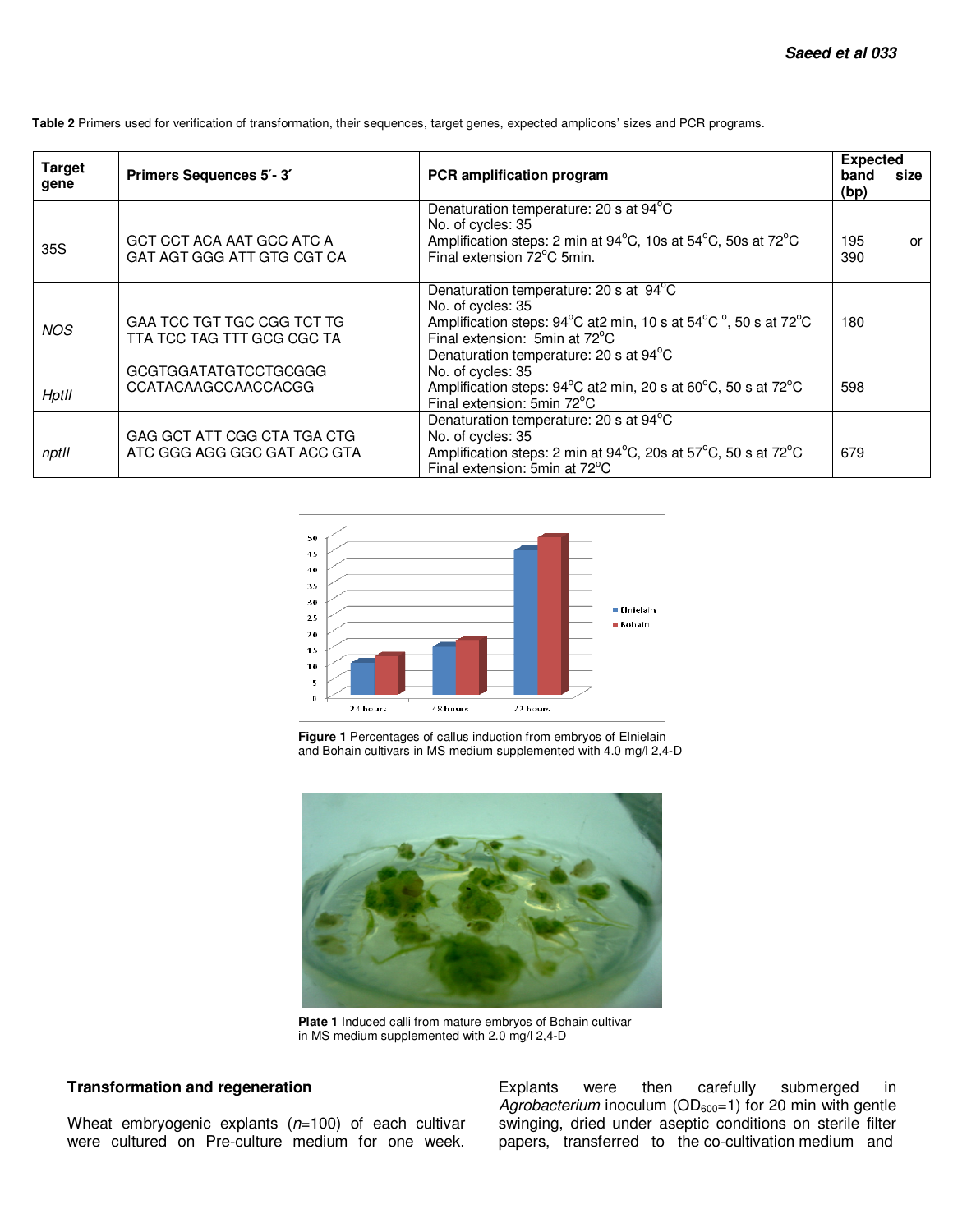

**Figure 2** Effect of cefotaxime on Agrobacterium growth





| <b>Table 3</b> Effect of Hygromycin concentration on regeneration |  |
|-------------------------------------------------------------------|--|
| percentage of wheat cultivars                                     |  |

| Hygromycin           | % of survived explants |               |  |
|----------------------|------------------------|---------------|--|
| concentration (mg/l) | Elnielain              | <b>Bohain</b> |  |
| 5                    | 40                     | 38            |  |
| 10                   | 20                     | 23            |  |
| 15                   |                        | з             |  |
| 20                   |                        |               |  |
| 25                   |                        |               |  |
| 30                   |                        |               |  |

incubated in the dark at 25°C for 3 days. Explants were then washed by washing medium, dried on sterile filter papers and transferred to plates containing MS medium supplemented with 15 (Elnielain) and 25(Bohain) mg/l hygromycin for selection. The plates were sealed with parafilm and explants were left, at 25°C with a 16h/8h (light/dark) photoperiod, in the culture room. Hygromycinresistant calli obtained after a second round of selection were transferred to a fresh selection medium and considered as putative transformants. The fresh and healthy-looking hygromycin-resistant calli were repeatedly sub-cultured in a fresh selection medium every two weeks to avoid the formation of chimeric escapes. Survived calli were then transferred to shoot induction medium. After 4 - 6 weeks, shoots were

excised and transferred to shoot elongation medium for shoot development and elongated shoots were transferred to rooting medium for root development. A set of explants which was not co-cultivated with Agrobacterium was also regenerated, as described above, as a negative control. Transformation frequency was expressed as a percentage of the number of shoots recovered from hygromycin relative to the total number of incubated explants.

## **Verification of transformants by histochemical analysis**

Putative transformed explants were analyzed for GUS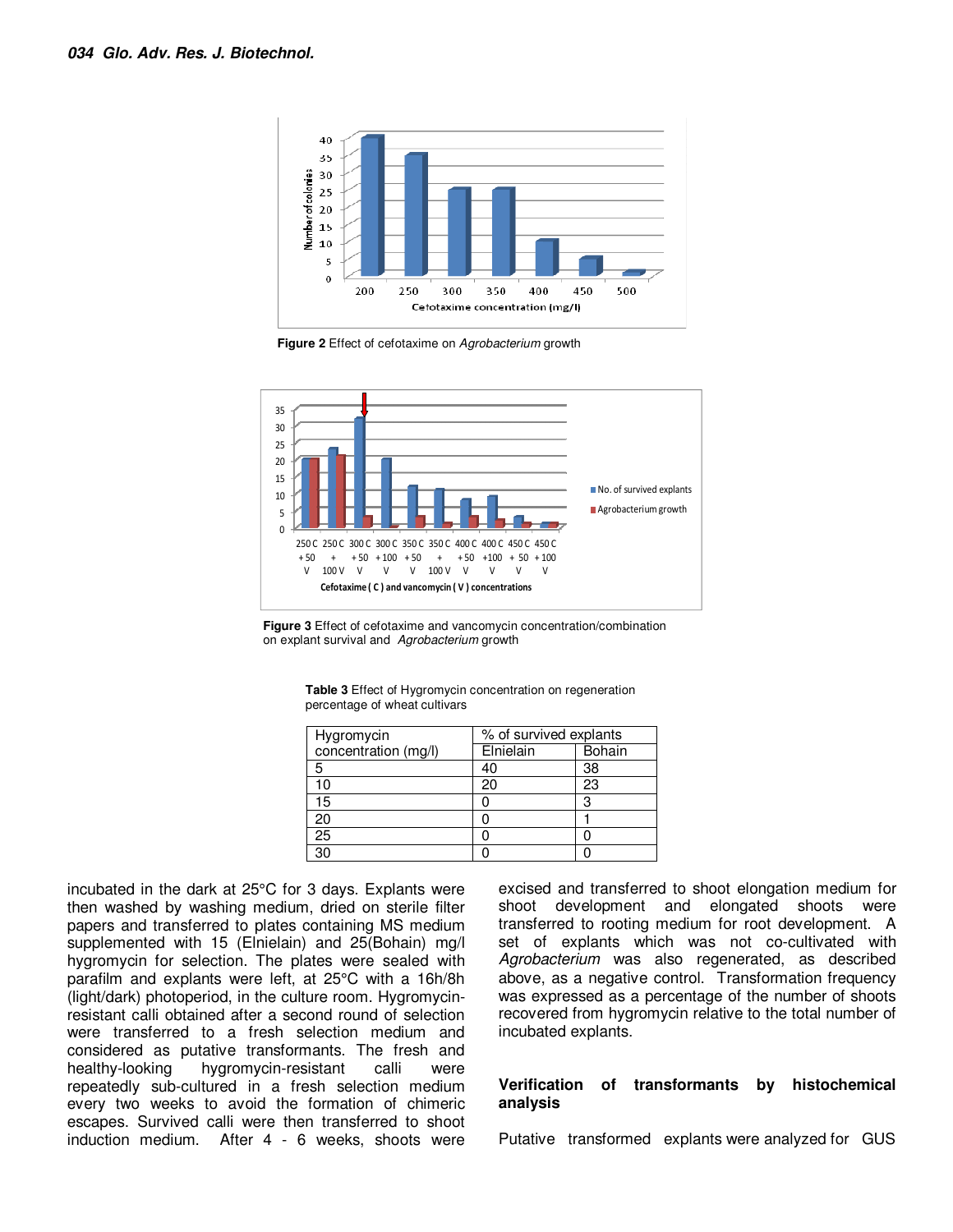

**Figure 4** Effect of pre-culture period on regeneration of transformants



**Figure 5** Effect of co-cultivation period on explants vigor

activity according to Jefferson (1987). Plant cells were incubated at 37°C for 24 hrs in GUS-staining solution (0.5 mM of X-gluc, 10 mM EDTA, 0.5 mM ferricyanide, 0.5 mM ferrocyanide, in 0.1 M phosphate buffer, pH 7.0).

Stained explants were washed in 70% ethanol and examined for GUS activity under stereomicroscope.

#### **Molecular verification of putative transformants**

#### **Genomic and plasmid DNA extraction**

Genomic DNA was extracted from leaves of putative transformed plantlets following the CTAB (cetyl trimethyl ammonium bromide) protocol described by Doyle and Doyle (1987). Plasmid DNA of A. tumefaciens EHA105 strain was also isolated according to the method of Sambrook and Russell (2001) and used as a positive control.

#### **Polymerase Chain Reaction (PCR)**

To confirm the presence of the inserted construct in the regenerated putative transformed plants, four primers were used to amplify four of the construct regions viz.

The cauliflower mosaic virus 35S promoter (CaMV-35S), nopaline synthase NOS terminator, hygromycin phosphotransferase (hpt) and neomycin phosphotransferase II (nptII) genes. The primers used, their sequences, expected band size and amplification programs are presented in Table 2.

#### **RESULTS**

The best concentration of 2,4-D for induction of calli from mature embryos of both wheat cultivars was 4.0 mg/l (Figure1; Plate 1). Induced calli in this 2,4-D concentration were compact, nodular, whitish to creamy in colour and were larger than those obtained in other tested 2,4-D concentrations. These calli were then used in the subsequent transformation experiments.

## **Effect of pre-selection antibiotics on A. tumefaciens growth and explants' survival**

When cefotaxime was used at lower concentrations of 200 - 350 mg/l an excessive Agrobacterium overgrowth was observed. Although at a higher concentration of cefotaxime (500 mg/l) satisfactory inhibitory effect on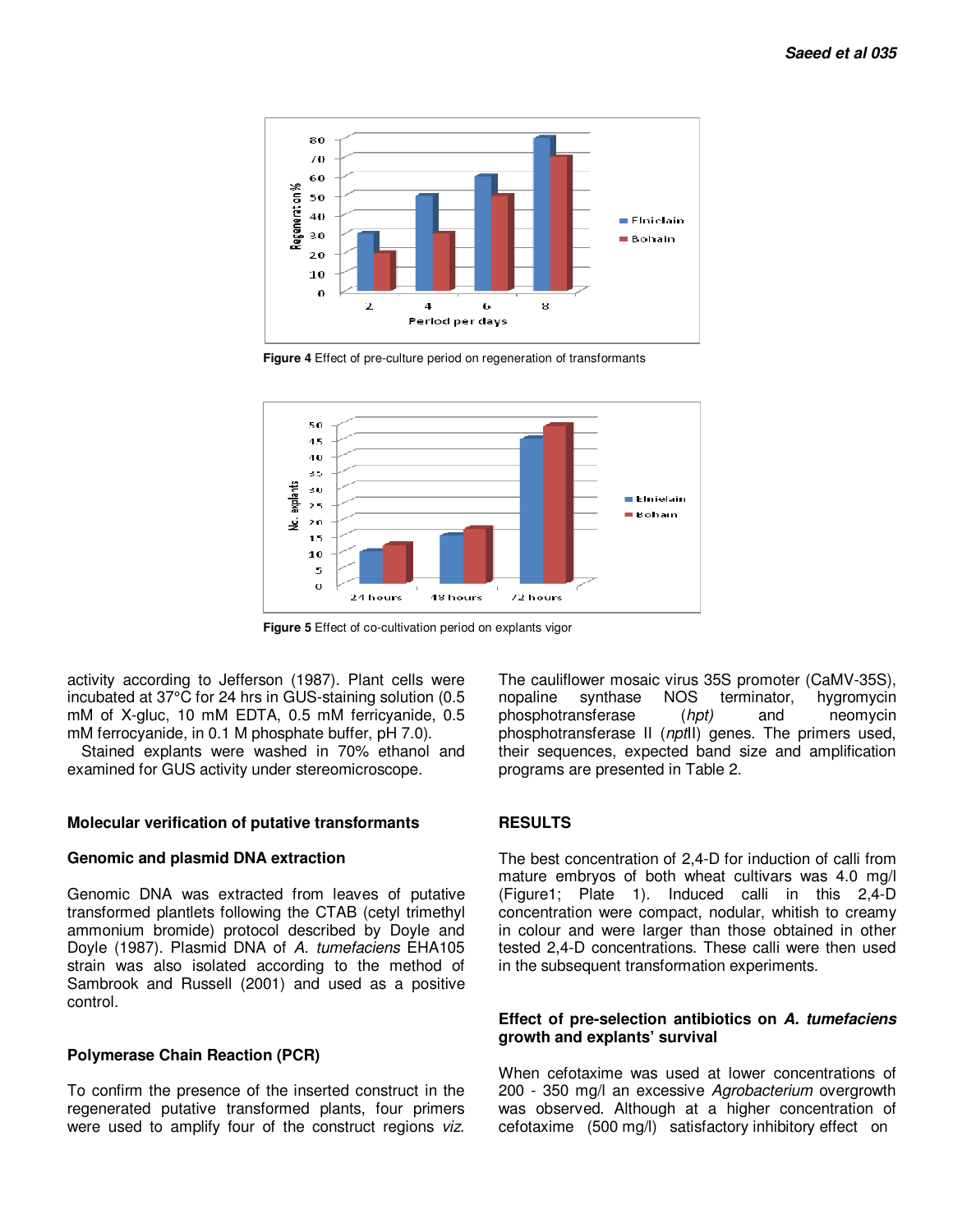

**Figure 6** Regeneration % of wheat genotypes on MS medium supplemented with different concentrations of Zeatin



Plate 2 Regeneration on MS medium+ 1.0 mg/l Zeatin

Agrobacterium growth was achieved, obvious browning and death of the explants was remarkable (Figure 2). However, a combination of 300 mg/l Cefotaxime and 50 mg/l Vancomycin was found to be effective in eliminating Agrobacterium overgrowth without negatively affecting the explants vigour (Figure 3).

### **Optimization of hygromycin B concentration for calli selection**

Calli initiated from mature embryos were plated on MS medium (10 calli/Petri plate) supplemented with 4.0mg/l 2,4-D and different levels of hygromycin B as a selection agent. For both cultivars, calli began to show necrotic lessions after 5 days in media containing 0, 5, 10, 15, 20, 25 or 30 mg/l hygromycin. All calli, whether derived from Elnielain or Bohain cultivars, died after 14 days of incubation in media containing 15 and 25 mg/l hygromycin, respectively (Table 3). These Hygromycin concentrations, 15 and 25 mg/l, were used each during transformation of its respective cultivar.

## **Pre-culture and co-cultivation periods**

Pre-culture and co-cultivation periods have notable effects on the percentage of callus induction in both cultivars. When wheat embryogenic calli were precultured for eight days prior to inoculation with Agrobacterium, 80 and 70% of Elnielain and Bohain explants have survived, respectively, and were considered as putative transformants (Figure 4). When the explants were transferred to the selective medium immediately after inoculation with Agrobacterium (no cocultivation), none of them have survived. The transformation frequency was very low (10 and 12% for Elnielain and Bohain, in order) after one day cocultivation, but increased greatly (45 and 49%, respectively) when the co-cultivation period was prolonged to three days (Figure 5).

#### **Regeneration of putative transformed explants**

Transformed explants were maintained on MS medium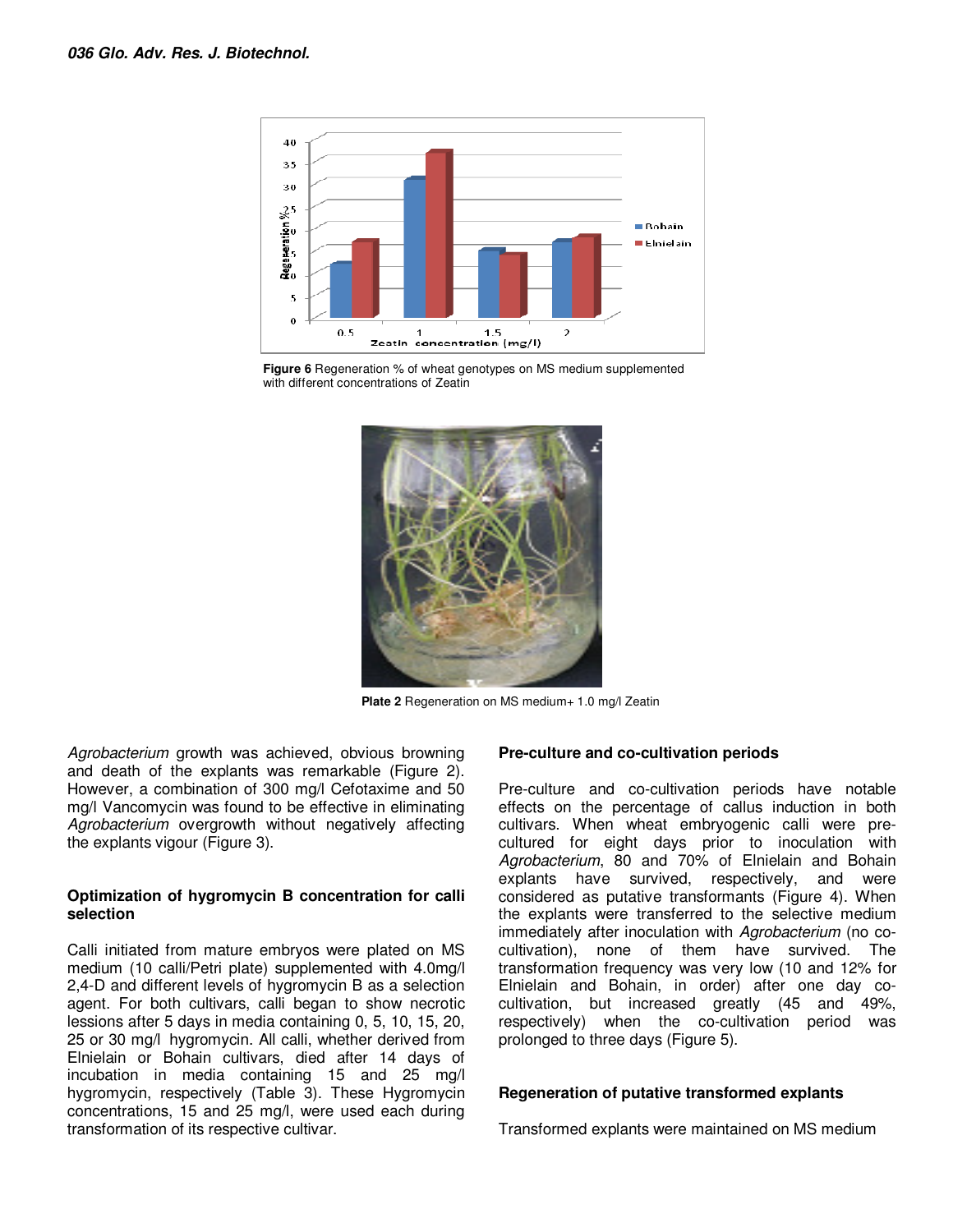

**Plate 3** Regenerated transgenic plant



**Figure 7** PCR analysis for the detection of: A) NOS terminator, B) 35-S-promoter and C) Hygromycin resistance gene in the putative transformants. TE and TB: amplification products of DNA extracted from transformed seedlings of Elnielain and Bohain cultivars, respectively; NT: PCR product of a non-transformed plantlet; P: PCR product of DNA extracted from the plasmid; M: 100 bp ladder (Invitrogen).

containing 4 mg/l 2,4-D for 17 days and then transferred to MS medium supplemented with different concentrations of Zeatin for regeneration. Results (Figure 6; Plate 2) showed that MS medium supplemented with 1 mg/l Zeatin was optimal for regeneration of putative transformants of the two cultivars under study. Long shoots were cut off and vertically inoculated into root induction medium for rooting.

### **Transformation efficiency**

A total of 100 calli induced from mature embryos of each wheat cultivar (Elnielain and Bohain) were inoculated with A. tumefaciens carrying pCAMBIA1305.2 binary vectors. About 38% (Elnielain) and 40% (Bohain) of co-cultivated

calli were healthy on the first selection medium containing 15 (Elnielain) or 25 (Bohain) mg/l hygromycin. When these embryogenic calli (non-embryogenic were discarded) were subjected to a second round of selection on the same medium for 6 weeks, 20 and 23% of putative transgenic explants of Elnielain and Bohain cultivars, respectively, produced shoots while the control (untransformed) explants (not co-cultivated) did not. Shoots were transferred to the rooting medium and roots formation was observed within two weeks (Plate 3).

#### **Verification of transformants**

When hygromycin-resistant calli were stained with X-Gluc, GUS activity, indicated by the presence of blue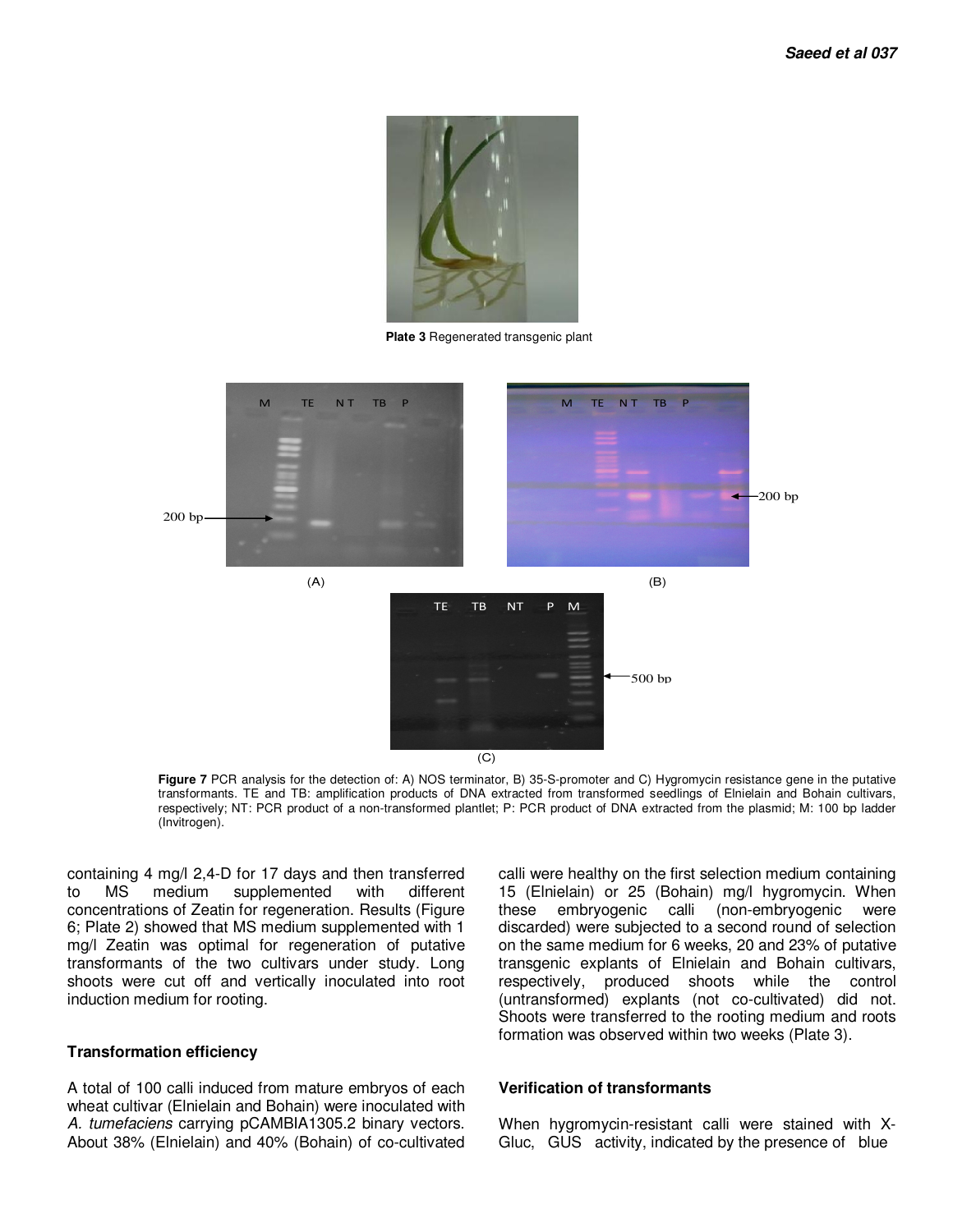spots, was observed in all of these explants. However, no such spots were observed in any of the non transformed (control) explants.

For further verification of transgenesis, DNA from all  $T_0$ seedlings and from the non transformed seedling, was extracted and amplified with primers specific for the hpt, CaMV-35S promoter and Nos terminator genes. DNA from all putative transformants tested showed the expected target band with its respective primer while no amplification products were obtained with DNA extracted from the control plants (Figure 7), this was taken as a proof of transgenesis.

## **DISCUSSION**

Although cereals are not natural hosts for Agrobacterium, many studies have been carried out worldwide to optimize conditions for successful Agrobacteriummediated wheat transformation using local genotypes (Jones et al., 2005). In this study, optimum conditions for transformation and regeneration of two Sudan's locally grown wheat cultivars were determined. It was generally reported that in vitro regeneration can be highly influenced by different factors such as plant genotype, source of explants and plant growth regulators used in different regeneration media (Przetakiewicz et al., 2003; Rashid et al., 2009). Also, it is well established that transformed and non-transformed explants differ in their regeneration requirements (Schroeder et al., 1993).

In vitro regeneration of wheat have been successfully achieved using different explant types such as mature and immature embryos, seeds, endosperm, leaves, shoot bases and root tips (Amoah et al., 2001; Wang et al., 2007; Wu et al., 2008; Yang et al., 2008; Wang et al., 2009). In these studies, the immature embryo proved to be the best for callus induction and shoot regeneration. However, the availability of immature embryo is limited by wheat growing season or requires expensive and sophisticated growth chambers. On the other hand, mature seeds of wheat are available throughout the year, hence can be used for plant regeneration at any convenient time (Ganeshan et al., 2006). In this study, high frequency of callus induction was obtained by using mature embryo culture. Antibiotic resistance is by far the most widely used selection system in Agrobacteriummediated transformation of wheat (Rashid et al., 2010). Several antibiotics have been used after co-cultivation at the selection stage to control Agrobacterium overgrowth. Of these, timentin (Hensel et al., 2009, Wu et al., 2009), carbenicillin (Cheng et al., 1997) and cefotaxime (Bi et al., 2006; Chugh and Khurana, 2003) were mostly used. Our results indicated that a combination of Cefotaxime (300 mg/l) and Vancomycin (50 mg/l) was optimum for controlling Agrobacterium overgrowth and maintaining satisfactory explants vitality. In consistence with the obtained results, Wiebke et al. (2006) reported that the

use of cefotaxime plus vancomycin in the selection medium did not affect soybean somatic embryos for 63 days. In addition, it was demonstrated that the combination of cefotaxime and vancomycin stimulates organogenesis in Pinus pinea (Humara and Ordás, 1999) and Prunus armeniaca (Burgos and Alburquerque, 2003). In contradiction to the results reported here, Li et al. (2008) have shown that 500 mg/l cefotaxime did not inhibit both callus induction and shoots regeneration from cotyledon explants of Jatropha curcas. As cereals are more sensitive to hygromycin, kanamycin is used for selection of transformed tissues in most cereal transformation studies (Janakiraman et al., 2002). In this study, hygromycin concentrations of 15 and 25mg/l were found to be effective in selecting transformed tissues of both wheat genotypes. Similarly, Permingeat et al. (2003), Supartana et al. (2006) and Zale et al. (2009) used 25, 30 and 60 mg/l hygromycin as a selection agent, respectively.

Pre-culturing explants prior to inoculation and cocultivation with Agrobacterium has been shown to improve genetic transformation frequencies in some woody fruit plants, such as plum (Mante et al., 1991) and apricot (Machado et al., 1992). Sangwan et al. (1992) have also reported that the number of putatively competent cells for transformation was greatly increased by a pre-culture treatment in Arabidopsis thaliana explants on an auxin-rich medium. In this study, a threeday co-cultivation period was found to be optimum for enhanced wheat transformation. More than 3 days cocultivation resulted in abundant proliferation of the bacteria and a subsequent decrease in the regeneration frequency of transformed shoots. However, in some other crops co-cultivation periods of more than three days have been successfully used (Dong et al., 1991; Mourgues et al., 1996).

## **CONCLUSION**

The optimum protocol for transformation and regeneration of the two wheat cultivars was: callus induction on MS medium supplemented with 4.0 mg/l 2,4- D, pre-culturing in MS medium containing 4.0 mg/l 2,4-D and 1.0 mg/l Zeatin for eight days, Inoculation with Agrobacterium suspension ( $OD_{600}$  0.1), co-cultivation in PGRs-free MS medium containing 300 mg/l Cefotaxime in combination with 50 mg/l Vancomycin for three days. Pre-selection and shoot initiation was achieved in PGRsfree MS medium, while selection was carried in MS medium containing 4.0 mg/l 2,4-D, 1.0 mg/l Zeatin, 300 mg/l Cefotaxime, 100 mg/l Vancomycin and 15mg/l (Elnielain) or 25 mg/l (Bohain) Hygromycin for four-six weeks. The putative transformed shoots were elongated in MS medium containing 4.0 mg/l 2,4-D then transferred to a MS medium with 1.0 mg/l 2,4-D, 1.0 mg/l  $GA<sub>3</sub>$  and 1.0 mg/l Zeatin for root induction. This protocol resulted in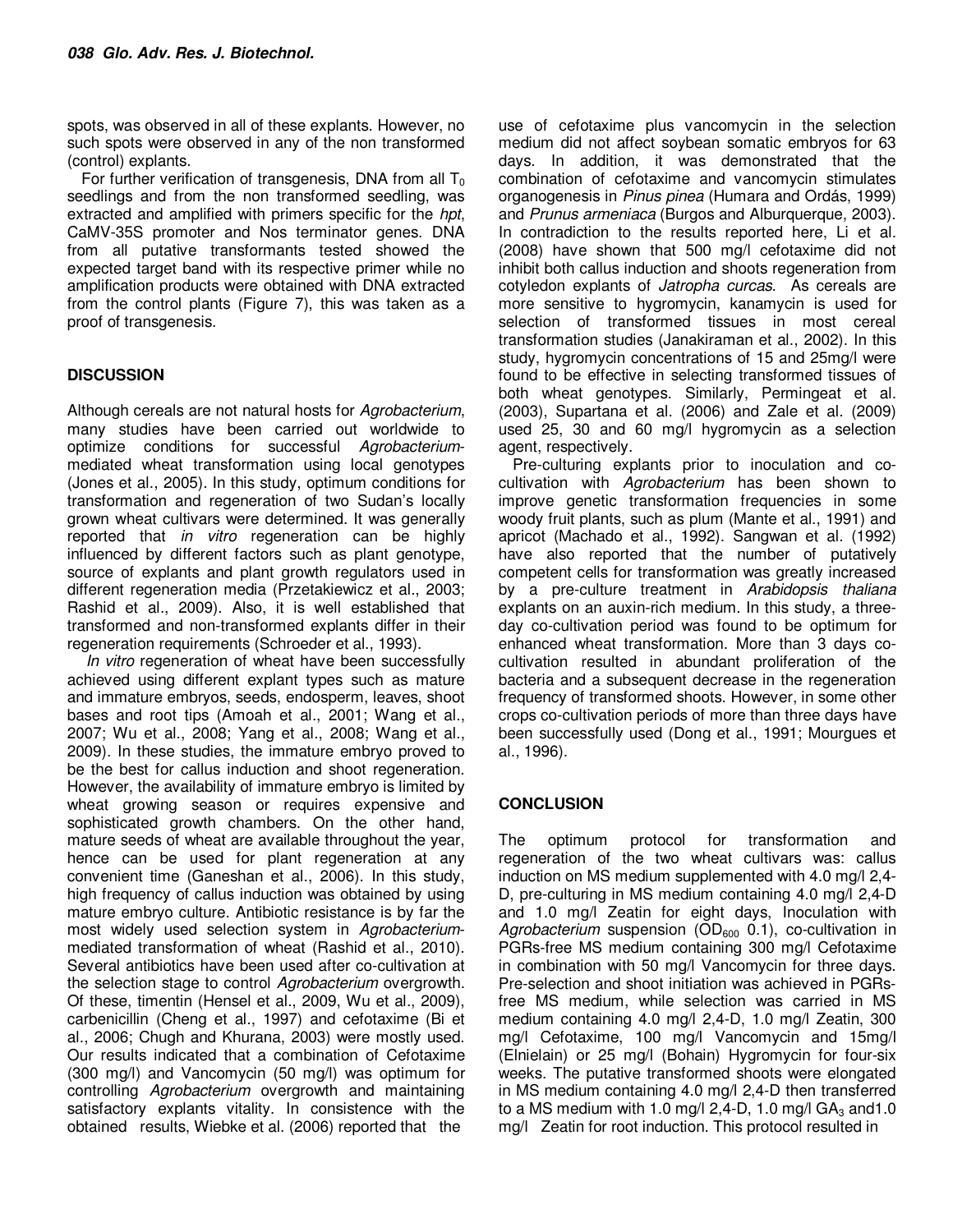transformation efficiency of 20% for cv. Bohain and 23% for cv. Elnielain. The developed protocol may be used to introduce genes for heat or drought tolerance or genes for resistance to a particular biotic stress in order to stabilize yield and improve productivity under Sudan's conditions.

#### **REFERENCES**

- Agricultural Statistics Department (ASD) report (2011). Ministry of Agriculture, Sudan, Agricultural Statistics Department , and the Proposed Work Programme for 2012-2013 Report on ECA's Statistical Activities in 2010-2011.
- Amoah BK, Wu H, Sparks C, Jones HD (2001). Factors influencing Agrobacterium-mediated transient expression of uidA in wheat inflorescence tissue. J. Experiment. Bot. 52: 1135-1142.
- Azarpour E (2012). Determination of energy balance and energy indices in wheat production under watered farming in north of Iran. ARPN J. Agric. Biol. Sci. 7 (4): 250-255.
- Bhalla PL, Ottenhof HH, Singh MB (2006). Wheat transformation–an update of recent progress. Euphytica, 149: 353-366.
- Bi RM, Jia HY, Feng DS, Wang HG (2006). Production and analysis of transgenic wheat (Triticum aestivum L.) with improved insect resistance by the introduction of cowpea trypsin inhibitor gene. Euphytica 151: 351-360.
- Bukhat NM (2005). Studies in yield and yield associated traits of wheat (Triticum aestivum L.) genotypes under drought conditions. M.Sc. Thesis Department of Agronomy. Sindh Agriculture University, Tandojam, Pakistan.
- Burgos L, Alburquerque N (2003). Ethylene inhibitors and low kanamycin concentrations improve adventitious regeneration from apricot leaves. Plant Cell Rep. 21: 1167–1174.
- Chen L, Zhong S, Beachy RN, Fauqueet CM (1998). A protocol for consistent large scale production of fertile transgenic rice plants. Plant Cell Rep. 18: 25 - 31.
- Cheng M, Fry JE, Pang S, Zhou H, Hironaka CM, Duncan DR, Conner TW, Wan Y (1997). Genetic transformation of wheat mediated by Agrobacterium tumefaciens. Plant Physiol. 115: 971-980.
- Chugh A, Khurana P (2003). Herbicide-resistant transgenics of bread wheat  $(T.$  aestivum) and emmer wheat  $(T.$  dicoccum) by particle bombardment and Agrobacterium-mediated approaches. Cur. Sci. 84: 78-83.
- Curtis BC (2002). Wheat in the World. In: Curtis, B.C., Rajaram, S. and Gómez, H. M. (eds). Bread Wheat: Improvement and Production. FAO Plant Production and Protection Series. 567P.
- Dong JZ, Yang MZ, Jia SR, Chua NH (1991). Transformation of melon (Cucumis melo L.) and expression from the cauliflower mosaic virus 35S promoter in transgenic melon plants. Biotechnol. 9: 858–863.
- Doyle JJ, Doyle JL (1987). A rapid DNA isolation procedure for small quantities of fresh leaf tissue. Phytochemistry Bulletin 19:11-15.
- FAO (2012). FAO/WFP Crop and Food Security Assessment Mission (CFSAM) January 2012to Sudan, Special Report. 18 June 2011. Available from: http://www.fao.org/docrep/0l0/ai469e/ai469e00.htm.
- Farag KF (2004). The inheritance and molecular mapping of genes for post-anthesis drought (PADT) in wheat. Ph.D. dissertation, Martin-Luther University, Germany.
- Ganeshan S, Chodaparambil SV, Båga M, Fowler DB, Hucl P, Rossnagel BG, Chibbar RN ( 2006). In vitro regeneration of cereals based on multiple shoot induction from mature embryos in response to thidiazuron. Plant Cell Tiss. Org. Cult. 86: 63–73.
- Hensel G, Kastner C, Oleszczuk S, Riechen J, Kumlehn J (2009). Agrobacterium-mediated gene transfer to cereal crop plants: current protocols for barley, wheat, triticale, and maize. Int. J. Plant Genom. ID:835608, 9P.
- Humara JM, Ordás RJ (1999). The toxicity of antibiotics and herbicides on *in vitro* adventitious shoot formation on *Pinus pinea* L. cotyledons. In Vitro Cell. Develop. Biol. 35: 339-343.
- Hussmann BIC, Parzies HK, Presterl T, Susic Z, Miedaner T (2004). Plant genetic resources in crop improvement. Plant Genet. Resour.

2(1): 3-21.

- Janakiraman V, Steinau M, McCoy SB, Trick HN (2002). Recent advances in wheat transformation. In Vitro Cell. Develop. Biol. 38: 404-414.
- Jones HD, Doherty A, Wu H (2005). Review of methodologies and a protocol for the Agrobacterium-mediated transformation of wheat. Plant Methods 2005: 1:5. doi:10.1186/1746-4811-1-5.
- Jones HD, Wilkinson M, Doherty A, Wu H (2007). High Throughput Agrobacterium transformation of wheat: a tool for functional genomics. In: Wheat production in stressed environments. Buck, HT, Nisi, JE, et al. (Eds.). Springer Netherlands. 12: 693-699.
- Kumlehn J, Hensel G (2009). Genetic transformation technology in the Triticeae. Breed. Sci. 59: 553-560.
- Li H, P, Zhang JB, Shi RP, Huang T, Fischer R, Liao YC (2008). Engineering Fusarium head blight resistance in wheat by expression of a fusion protein containing a fusarium-specific antibody and an antifungal peptide. Mol. Plant-Microbe Interac. **21:** 1242–1248.
- Machado ML, Machado A, Hanzer V, Weiss H, Regner F, Steinkellner H, Mattanovich D, Plail R, Knapp E, Kalthoff B, Katinger H (1992). Regeneration of transgenic plants of Prunus armeniaca containing the coat protein gene of plum pox virus. Plant Cell Rep. 11: 25–29.
- Mante S, Morgens PH, Scorza R, Cordts JM, Callahan AM (1991). Agrobacterium-mediated transformation of plum (Prunus domestica L.) hypocotyl slices and regeneration of transgenic plants. Biotechnol. 9: 853–857.
- Mitchell DO, Mielke M (2005). Wheat: The global market, policies and priorities. In: Global Agricultural Trade and Developing Countries. Aksoy M.A. and Begin J.C. (Eds). World Bank, pp.195-215.
- Mohanty A, Sarma NP, Tyagi KA (1999). Agrobacterium-mediated high frequency transformation of an elite indica rice variety Pusa Basmati 1 and transmission of the transgenes to R2 progeny. Plant Sci. 147 (2): 127-137.
- Mourgues F, Chevreau E, Lambert C, Bondt A (1996). Efficient Agrobacterium-mediated transformation and recovery of transgenic plants from pear (Pyrus communis L.). Plant Cell Rep. 16: 245–249.
- Murashige T, Skoog F (1962). A revised medium for rapid growth and bioassays with tobacco tissue cultures. Physiol. Plant. 15: 473-497.
- Omara MK, (2001). Final report of the W-6 ATUT Cereals project, Department of Genetics, Assiut University, Egypt.
- Opabode JT (2006). Agrobacterium-mediated transformation of plants: emerging factors that influence efficiency. Biotechnol. Mol. Biol. Rev. 1: 12-20.
- Patnaik D, Vishnudasan D, Khurana P (2006). Agrobacterium-mediated transformation of mature embryos of Triticum aestivum and Triticum durum. Curr. Sci. 91: 307–317.
- Pellegrineschi A, McLean S, Salgado M, Velazquez L, Hernandez R, Brito RM, Noguera M, Medhurst A, Hoisington D (2000). Transgenic wheat plants: A powerful breeding source. In: Wheat in a Global Environment, Bed Z. and Lng, L. (Eds.): 325-330.
- Permingeat HR, Alvarez ML, Cervigni GD, Ravizzini RA, Vallejos RH (2003). Stable wheat transformation obtained without selectable markers. Plant Mol Biol. 52(2): 415-419.
- Przetakiewicz A, Orczyk W, Nadolska-Orczyk A (2003). The effect of auxin on plant regeneration of wheat, barley and triticale. Plant Cell Tiss. Org. Cult. 73: 245-256.
- Rakszegi M, Tamas C, Szucs P, Tamas T, Bedo Z (2001). Current status of wheat transformation. J. Plant Biotechnol. 3 (2): 67–81.
- Rashid H, Afzal A, Khan MH, Chaudhry Z, Malik SA (2010). Effect of bacterial culture density and acetosyringone concentration on Agrobacterium-mediated transformation in wheat. Pakistan J. Bot. 42: 4183-4189.
- Rashid U, Ali S, Ali GM, Ayub N, Masood MS (2009). Establishment of an efficient callus induction and plant regeneration system in Pakistani wheat (Triticum aestivum) cultivars. Elect. J. Biotechnol. 12: 4-5.
- Rasul NM, Ali KM, Islam MR, Seraj ZI (1997). Transformation of an indica rice cultivar Binnatoa with Agrobacterium tumefaciens. Plant Tiss. Cult. 7(2): 71 - 80.
- Sambrook J, Russell D (2001). Molecular Cloning, A Laboratory<br>Manual, 3<sup>rd</sup> ed. Cold Spring Harbor Laboratory Press, New York. 2344P.
- Sangwan RS, Bourgeois Y, Brown S, Yasseur G, Sangwan-Norreel B